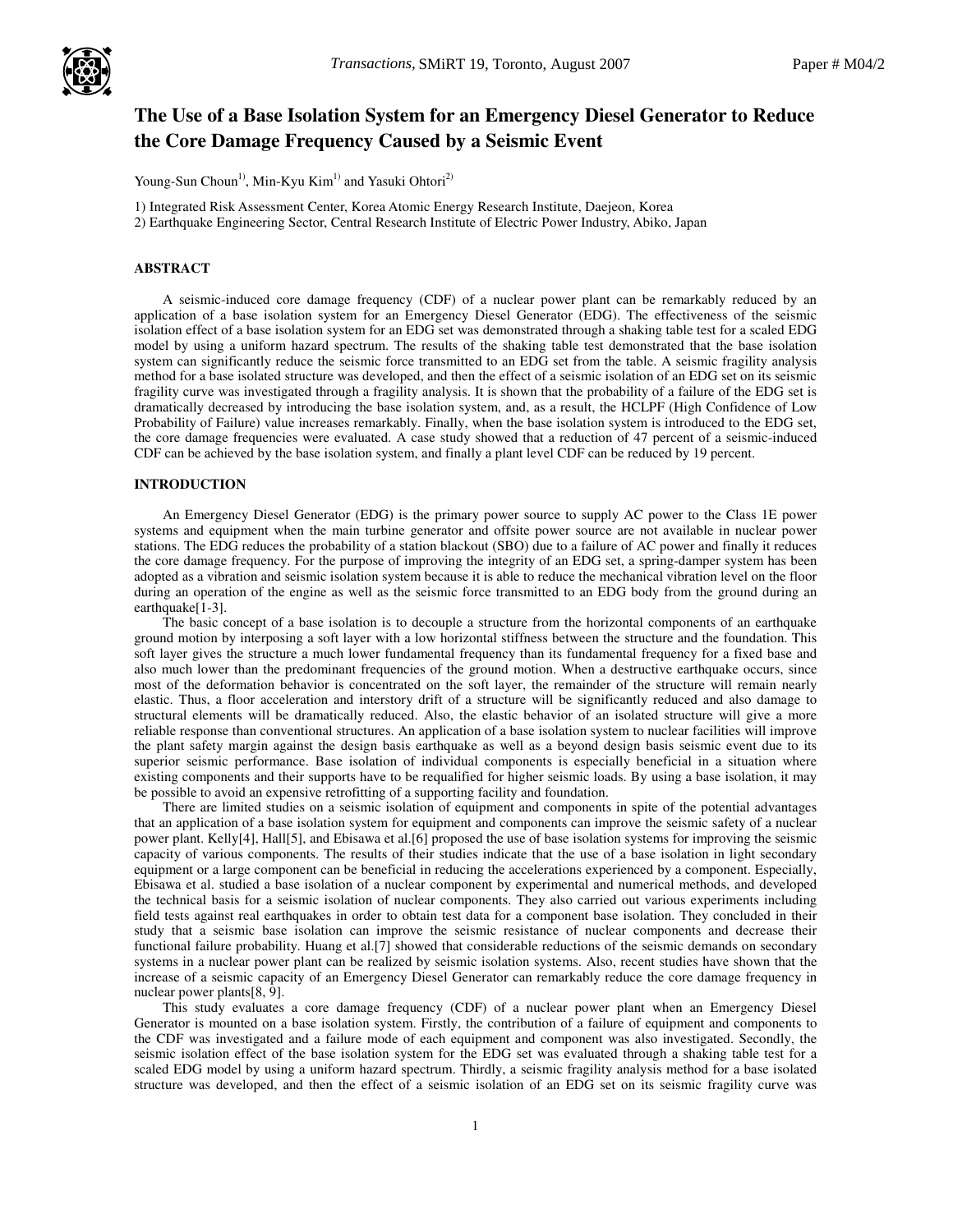

investigated through a fragility analysis. Finally, when the base isolation system is introduced to the EDG set, the core damage frequencies were evaluated through a case study.

# **CONTRIBUTION TO CORE DAMAGE FREQUENCY**

The contribution of a seismic-induced failure of a component or equipment to the plant core damage frequency was evaluated for most nuclear power plants in Korea. Figure 1 shows the contribution ratios of safety-related components and equipment to the seismic-induced CDF for Yonggwang Nuclear Unit 5&6, Ulchin Nuclear Unit 3&4, and Ulchin Nuclear Unit 5&6. It is found from Figure 1 that an Emergency Diesel Generator, an Offsite Power System, a Condensate Storage Tank, a Battery Rack, and a Battery Charger have a high contribution to the seismic-induced CDF in nuclear power plants. Above all, the contribution ratio of the EDG is so high that an increase of the seismic capacity of an EDG is essential to reduce the total plant CDF. The CDF contribution ratios of the EDG in Yonggwang Nuclear Unit 5&6, Ulchin Nuclear Unit 3&4, and Ulchin Nuclear Unit 5&6 are 29.8, 20.5, and 29.7 percent, respectively.

Table 1 shows a failure mode and a HCLPF (High Confidence of Low Probability of Failure) value of the important equipments for each nuclear unit. The HCLPF value of the EDG is relatively lower than that of the Condensate Storage Tank. Therefore, if one equipment item or component has to be selected for improving the seismic safety of a nuclear power plant, the first choice should be the EDG. The failure mode of the EDG is known as a concrete coning failure due to a pulling out of the anchor bolts as shown in Table 1. Thus, to increase the seismic capacity of the EDG, a base isolation system can be introduced instead of an anchor bolt.



Fig. 1 CDF contribution ratios of the major equipment and components at Korean NPPs[10]

| Nuclear Unit            | Equipment/Components                       | Failure Mode              | HCLPF(g) |
|-------------------------|--------------------------------------------|---------------------------|----------|
|                         | Diesel Generator                           | Concrete Coning           | 0.38     |
| Yonggwang<br>Unit $5&6$ | Offsite Power<br><b>Functional Failure</b> |                           | 0.15     |
|                         | Condensate Storage Tank                    | Structural Failure        |          |
|                         | <b>Battery Rack</b>                        | Structural Failure        | 0.72     |
|                         | <b>Battery Charger</b>                     | <b>Functional Failure</b> | 0.41     |
|                         |                                            | <b>Structural Failure</b> | 0.52     |
| Ulchin Unit<br>3&4      | Diesel Generator                           | Concrete Coning           | 0.38     |
|                         | Offsite Power                              | <b>Functional Failure</b> | 0.15     |
|                         | Condensate Storage Tank                    | Structural Failure        | 0.41     |
|                         | <b>Battery Rack</b>                        | <b>Structural Failure</b> | 0.43     |
| Ulchin Unit<br>5&6      | Diesel Generator                           | Concrete Coning           | 0.38     |
|                         | Offsite Power                              | <b>Functional Failure</b> | 0.15     |
|                         | Condensate Storage Tank                    | <b>Structural Failure</b> | 0.45     |
|                         | <b>ESW</b> Pump                            | Anchorage                 | 0.47     |
|                         | CCW Surge Tank                             | Concrete Coning           | 0.47     |

Table 1. Failure mode and HCLPF value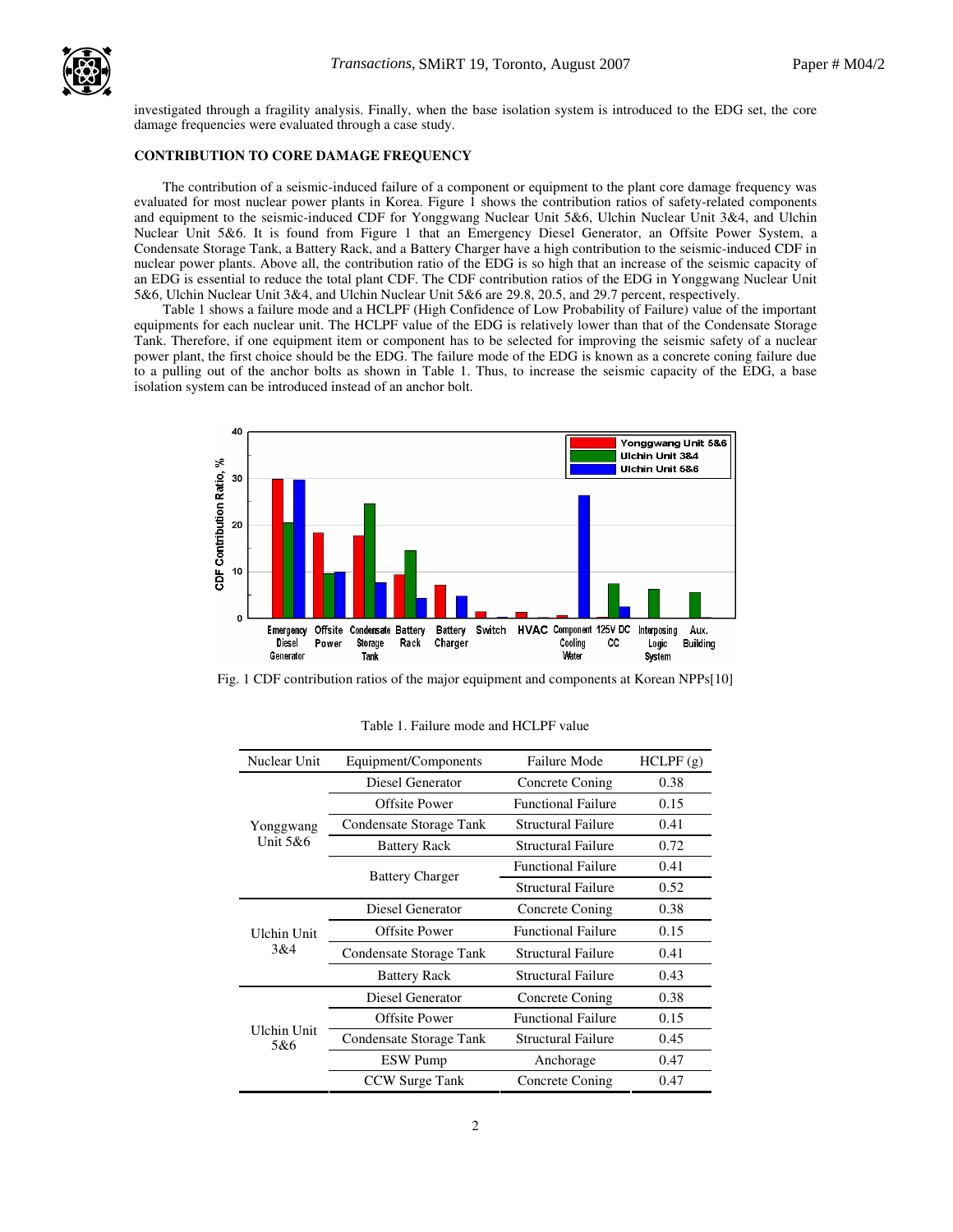# **EFFECTIVENESS OF A SEISMIC ISOLATION**

For a base isolation of rotating equipment such as an EDG, especially, a coil spring-viscous damper system is suitable because a mechanical vibration in a vertical direction is generated during an operation and it is reduced by a coil spring with a low vertical stiffness[11]. Thus, a coil spring-viscous damper system has been adapted to vibrating machines to reduce their mechanical vibration during an operation as well as their seismic force during an earthquake. This study evaluates the seismic effectiveness of a coil spring-viscous damper system through a seismic test of a scaled model of a base-isolated EDG on a shaking table. As a prototype, an EDG set with a HANJUNG-SEMT Pielstick Engine 16PC2-5V 400 was chosen, which is identical to the EDG installed at Yonggwang Nuclear Unit 5&6, Wolsung 2, 3&4 and Ulchin Nuclear Unit 3&4, 5&6 of Korea, and the scaled model was designed to represent the seismic behavior of a prototype of an EDG set. The dynamic characteristics of the coil spring-viscous damper system were obtained by cyclic tests and the seismic responses of the base-isolated EDG model were obtained by shaking table tests.

## **EDG Test Model**

The prototype of the EDG set consists of an engine unit, a generator unit, and a concrete mass. Net weights of the engine unit, the generator unit, and the concrete mass are 912 kN, 392 kN, and 2,474 kN, respectively, and the total weight is 3,779 kN. A 6-DOF seismic simulator with a table dimension of 2.5 m  $\times$  2.5 m was used for the model test. Test model was designed by considering the size of the shaking table of the simulator as shown in Figure 2, which consists of a concrete block of 2,300 mm  $\times$  800 mm  $\times$  450 mm, four steel blocks of 600 mm  $\times$  600 mm  $\times$  140 mm, and two steel plates of 1,500 mm  $\times$  300 mm  $\times$  30 mm. Total weight of the test model is 39 kN and the steel blocks were placed to have an equivalent mass center of the prototype.

For the seismic isolation of the EDG test model, a coil spring-viscous damper unit that consists of a combination of 2 coil springs and one viscous damper was adapted. The stiffnesses and the damping coefficients of the coil springviscous damper unit for the vertical and horizontal directions were determined by the seismic responses of the EDG test model for the input motion. The test model was supported by 4 coil spring-viscous damper units as shown in Figure 2.

|   |                  | Item          |                  |
|---|------------------|---------------|------------------|
| п |                  | Load Capacity | $15$ kN          |
|   | Height           |               | $410 \text{ mm}$ |
|   | <b>Stiffness</b> | Vertical      | $0.144$ kN/mm    |
|   |                  | Horizontal    | $0.04$ kN/mm     |
|   | Damping          | Vertical      | $3.5$ kNs/m      |
|   | Coefficient      | Horizontal    | $4.0$ kNs/m      |

Fig. 2 EDG model with spring-damper units for the shaking table test

## **Shaking Table Test**

An artificial time-history corresponding to the uniform hazard spectrum[12] was used and three peak acceleration levels of 0.1g, 0.2g, and 0.3g were applied for the input table motion. Seismic tests were carried out for one and three directional excitations. Identical input motions and peak acceleration levels were used in two horizontal directions and one vertical direction. Figure 3 shows the artificial time history and response spectrum of the input motion. The acceleration and displacement responses were measured by using two accelerometers and eight LVDTs.

#### **Test Results**

Figure 4 shows the spectral accelerations for the peak acceleration level of 0.2g during one and three directional excitations together with the table motions. It is found that the spectral accelerations decrease significantly due to a shift



Fig. 3 Input motion for the shaking table tests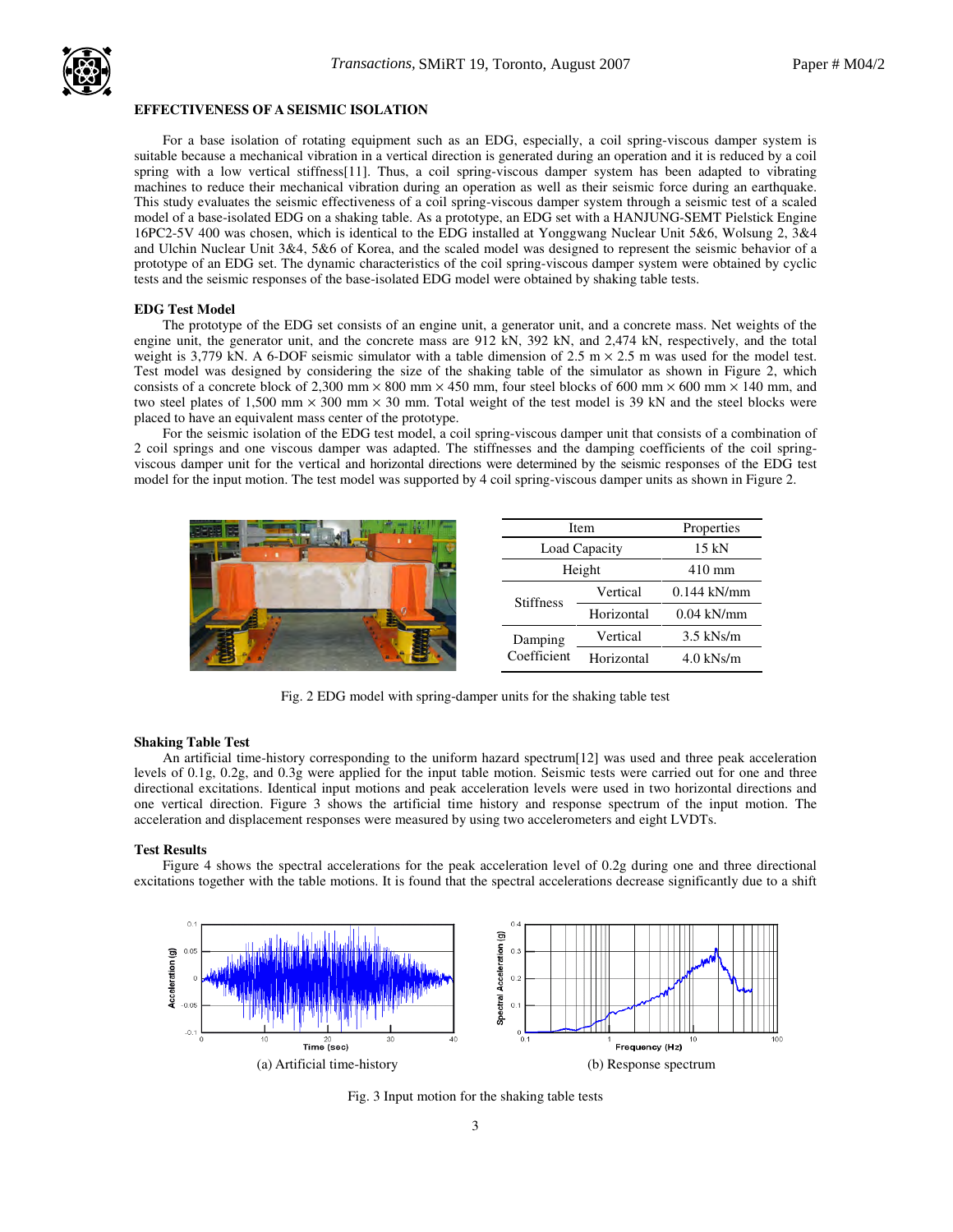

of the predominant frequency from 20Hz to 1.0Hz, and the differences between the acceleration responses in the one horizontal excitation and the three directional excitations are very small. Figure 5 shows the horizontal and vertical acceleration response ratios, which are determined as a ratio of the peak acceleration response for the test model to the peak acceleration of the shaking table, for different acceleration levels and excitation directions. There was a small difference in the acceleration response ratios between the two accelerometers (A1, A2) because the mass center was not located at the center of the test model. The average response ratios for the horizontal and vertical directions are 0.5 and 0.7, respectively. This indicates that the coil spring-viscous damper system can reduce the seismic force transmitted to the EDG model from the table by up to 50 percent in the horizontal direction and 30 percent in the vertical direction, respectively. This result demonstrates that the seismic capacity of an EDG set can be effectively improved by using a base isolation system. The acceleration response ratios can be minimized by an optimum design of the base isolation system.



Fig. 4 Spectral accelerations for the peak acceleration of 0.2g



Fig. 5 Comparisons of acceleration response ratios for the isolated EDG model

# **FRAGILITY ANALYSIS**

It is known that the major failure mode of an EDG is a concrete coning failure due to a pulling out of the anchor bolts as shown in Table 1. However, if applying the base isolation system to the EDG, the major failure mode will not be a concrete coning failure any more. The governing failure mode of the base-isolated EDG must be a failure of the isolation system. Thus, the fragility curves for a base-isolated EDG should be different from those for a conventional type. This study developed a fragility analysis method for a base-isolated structure and investigated the effect of a seismic isolation of an EDG set on its seismic fragility curve.

## **Fragility Analysis Method**

A simple fragility analysis method which uses only one seismic input motion was proposed[13]. The proposed method uses a relation regarding the seismic response and input seismic motion. The probability of a structural failure regarding an input seismic motion is defined by Eq. (1).

$$
F_A(A) = \int_0^\infty f_R(A, x_R) \left[ \int_0^{x_R} f_C(x) dx \right] dx_R
$$
 (1)

where,  $f_R$  is a probability density function of a seismic response, and  $f_C$  is that of the capacity. Equation (1) can also be represented as Eq. (2).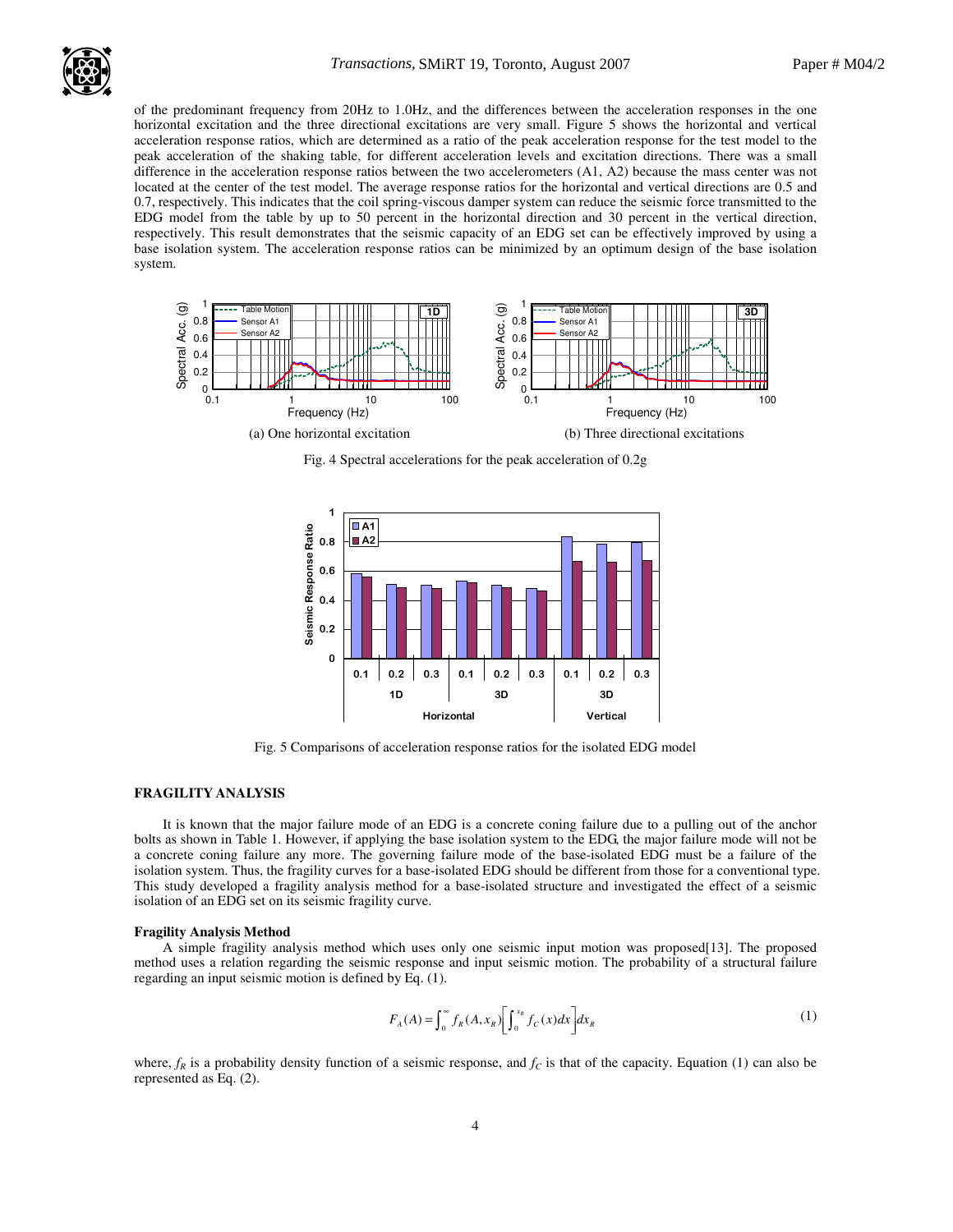$$
F_A(A) = 1 - \Phi\left[\frac{\ln C_m - \ln R_m(A)}{\sqrt{\beta_c^2 + \beta_R(A)^2}}\right]
$$
 (2)

where,  $\beta_c$  and  $\beta_R$  are an uncertainty of capacity and response, respectively. A relation of the mean response and the median response can be given as in Eq. (3).

$$
R_m(A) = \frac{\overline{R(A)}}{\sqrt{1 + \left(\frac{\sigma_R}{\overline{R(A)}}\right)}} = \overline{R(A)} \cdot e^{-\frac{1}{2}\beta_R^2}
$$
\n(3)

Using Eq. (3), Eq. (2) can be rewritten as Eq. (4).

$$
F_A(A) = 1 - \Phi \left[ \frac{\ln C_m - \ln \overline{R(A)} - \frac{1}{2} \beta_R^{2}(A)}{\sqrt{\beta_c^{2} + \beta_R(A)^{2}}} \right]
$$
(4)

where,  $\ln R(A)$  is a logarithm of the mean response. The relation of  $F_A(A)$  and A represents the probability of a failure.

#### **Fragility Analysis**

A fragility analysis was carried out for a base-isolation and non-isolation EDG set. Since the natural frequency of the EDG set is about 34Hz, its dynamic behavior is similar to a rigid body motion. Thus, a numerical model of a single degree of freedom system as shown in Figure 6 was used for the fragility analysis. The weight of the EDG is modeled as a lumped mass at the mid-height and spring elements which consist of two springs for the horizontal direction and one spring for the vertical direction are introduced at the base of the EDG in order to represent the behavior of the base isolation system. The identical input seismic motion used for the shaking table test was applied for the fragility analysis. The failure criterion for the fragility analyses were assumed as a maximum acceleration response of 1.2g and a maximum displacement limit of 5cm.



Fig. 6 Numerical model of a base-isolated EDG

The results of the fragility analysis for various damping coefficients are shown in Figure 7. The figure shows that when an EDG is supported by a base isolation system, the failure probability of the EDG body will be significantly decreased because the governing failure mode of an isolated EDG will be the failure of an isolator. The fragility curves are very sensitive to the damping value of an isolation system. For a larger damping value, the probability of a failure will be low. The HCLPF values of the base-isolated EDG set determined with the same parameters are shown in Figure 8. It is found that the failure of an isolator governs the probability of a failure of the isolated EDG set except with a damping ratio of over 10 percent and the probability of a failure of the isolated EDG set is dramatically decreased. As a result it can be said that the seismic safety of an EDG set is increased by using a base isolation system.

The fragility curves of the base-isolated EDG set for various failure criteria of the displacement of an isolator are shown in Figure 9. It is easily seen that the probability of a failure will be low for the limitation of a large displacement. The HCLPF values for various failure criteria of the displacement of an isolator are shown in Table 2. The HCLPF value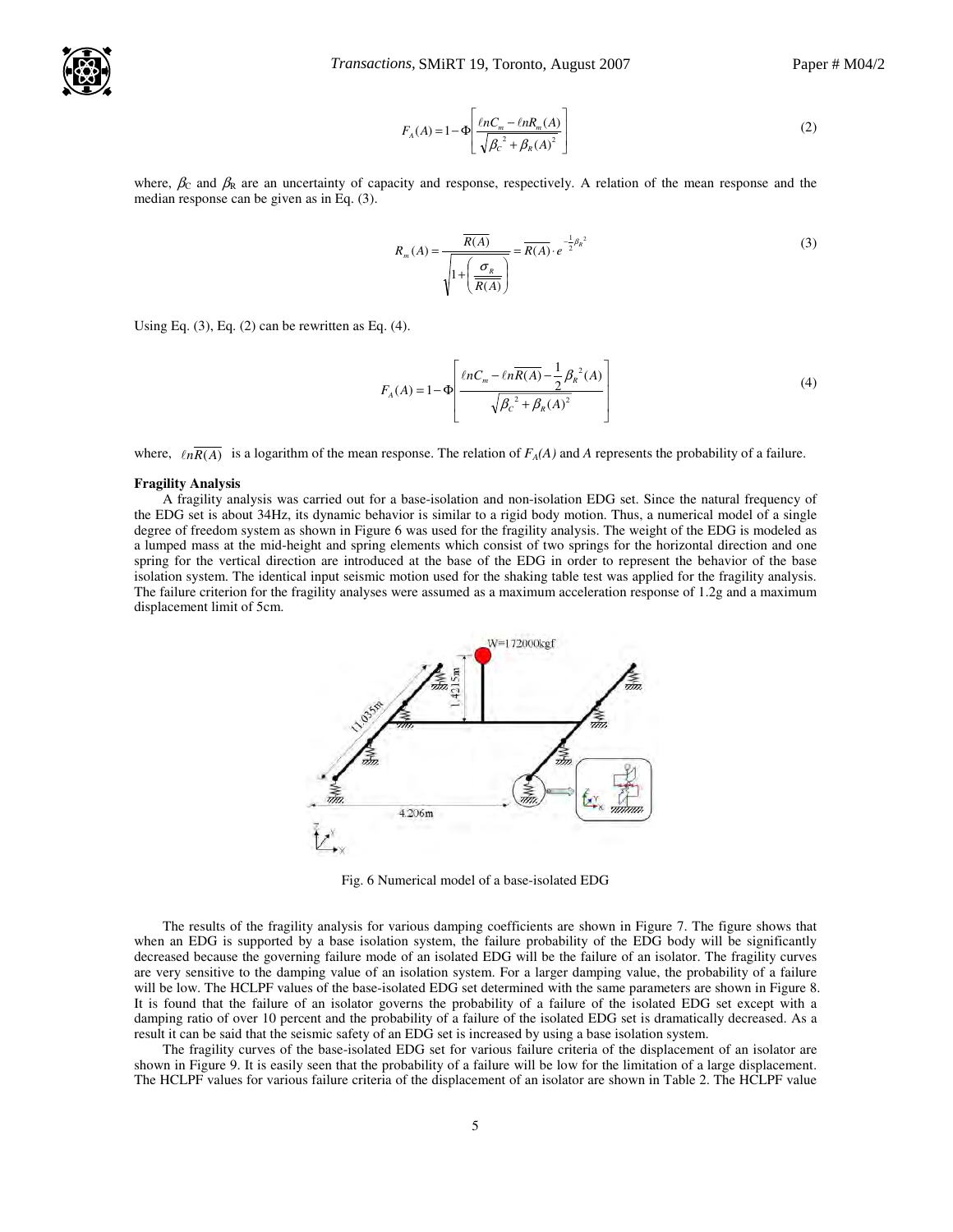



Fig. 7 Fragility curves of the isolated EDG set for different damping ratios



Fig. 8 HCLPF values of the isolated EDG set for different damping ratios



Fig. 9 Fragility curves of the isolated EDG set for displacement failure criteria

Table 2. HCLPF values for the displacement failure criteria

| Type                               | $HCLPF$ (gal) |
|------------------------------------|---------------|
| Conventional EDG                   | 192           |
| Isolated, $D_{max}=10$ cm          | 687           |
| Isolated, $D_{\text{max}} = 20$ cm | 1,192         |
| Isolated, $D_{max}=50$ cm          | 2.470         |
| Isolated, no failure at isolators  | 3.903         |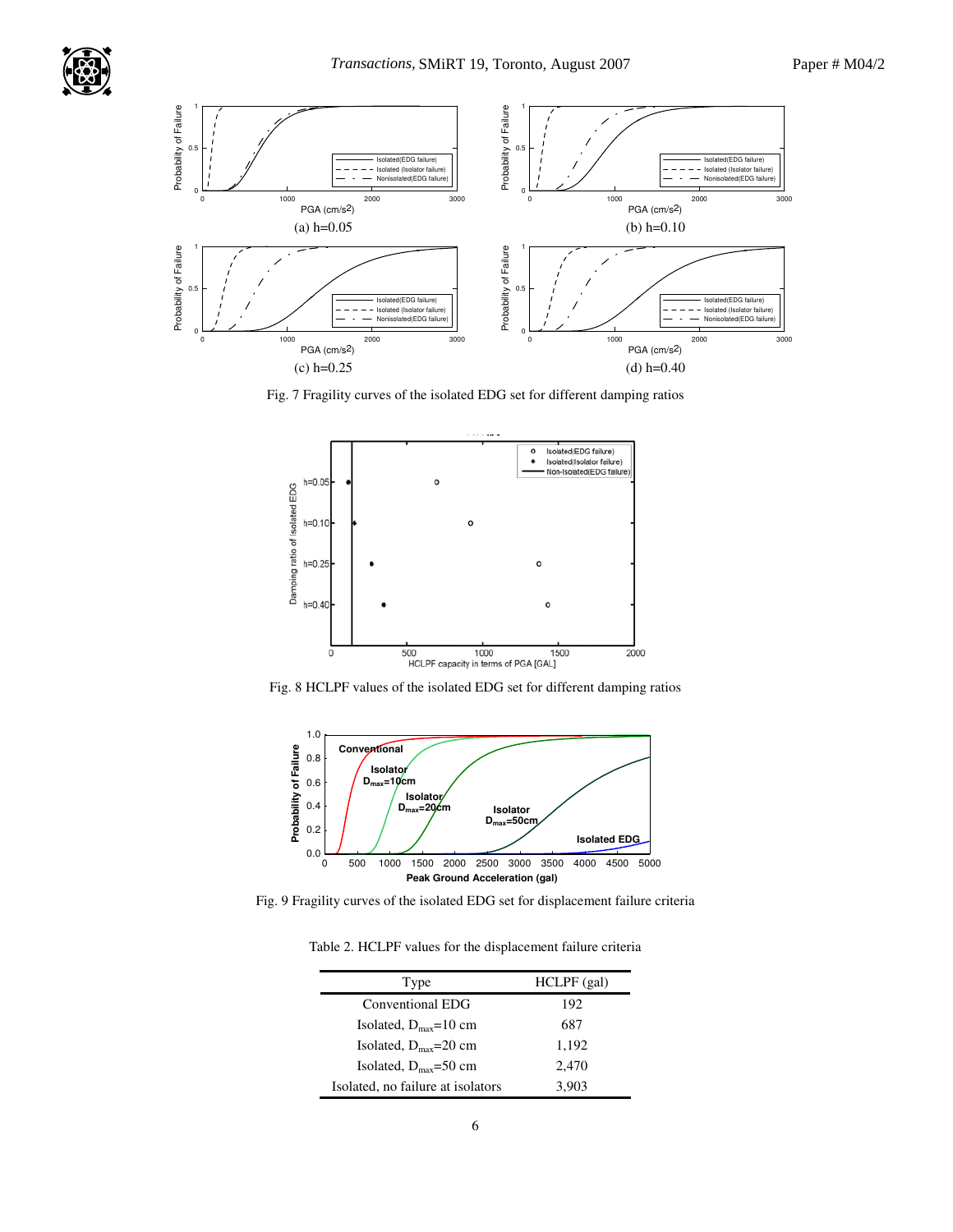

is very sensitive to the displacement failure criteria of an isolator, and the HCLPF value is significantly increased with an increase of an allowable displacement of an isolator. For instance, when the maximum displacement of the isolator is limited to 10 cm, the HCLPF value increases by 3.6 times the HCLPF value for a conventional EDG, and when the maximum displacement of the isolator is limited to 20 cm, the HCLPF value increases by 6.2 times the HCLPF value for a conventional EDG.

## **CORE DAMAGE FREQUENCY**

Core damage frequencies were evaluated through a case study for Yonggwang Unit 5&6 when a base isolation system is introduced to an EDG set only. In general, a seismic-induced CDF is reduced with an increase of the seismic capacity of an EDG. However, there is a limitation in the reduction of the seismic-induced CDF. For a larger HCLPF value than an effective value, even though the seismic capacity increases, the seismic-induced CDF does not decrease any more as shown in Figure 10. For the EDG, it is found from Figure 10 that there is little decrease in the seismicinduced CDF for a HCLPF value greater than 0.84g.

A seismic-induced CDF and a total CDF for Yonggwang Unit 5&6 were originally calculated as 7.79E-06 and 1.76E-05, respectively. When the HCLPF value of the EDG reaches 0.84g by introducing a base isolation system, a seismic-induced CDF and a total CDF were calculated as 4.46E-06 and 1.42E-05 as shown in Table 3, respectively. This indicates that a reduction of 47 percent in a seismic-induced CDF can be achieved by the base isolation system, and finally a total CDF can be reduced by 19 percent.



Fig. 10 Relations between the HCLPF of an EDG and the CDF[9]

| Event    | Non-Isolation | Base Isolation |
|----------|---------------|----------------|
| Internal | 7.43E-06      | 7.43E-06       |
| Seismic  | 7.79E-06      | 4.46E-06       |
| Fire     | 2.35E-06      | 2.35E-06       |
| Total    | 1.76E-05      | 1.42E-05       |

Table 3. Comparison of the CDF between the non-isolated and isolated cases

# **CONCLUSION**

This study evaluates a CDF of a nuclear power plant when a base isolation system is introduced to an EDG set. An EDG set reveals a high contribution to a seismic-induced CDF but its HCLPF value is not high. Thus, if one equipment item or component has to be selected for improving the seismic safety of a nuclear power plant, the first choice should be the EDG. Since the failure mode of the EDG is known as a concrete coning failure due to a pulling out of the anchor bolts, the use of a base isolation system instead of an anchor bolt will increase the seismic capacity of an EDG.

A base isolation system is very effective for an improvement of the seismic capacity of equipment or components. The effectiveness of the seismic isolation effect of a base isolation system for an EDG set was demonstrated through a shaking table test for a scaled EDG model by using a uniform hazard spectrum. The coil spring-viscous damper system for the EDG could reduce the seismic force transmitted to the EDG model from the table by up to 50 percent in the horizontal direction and 30 percent in the vertical direction, respectively. The seismic capacity of an EDG set can be effectively improved by using a base isolation system.